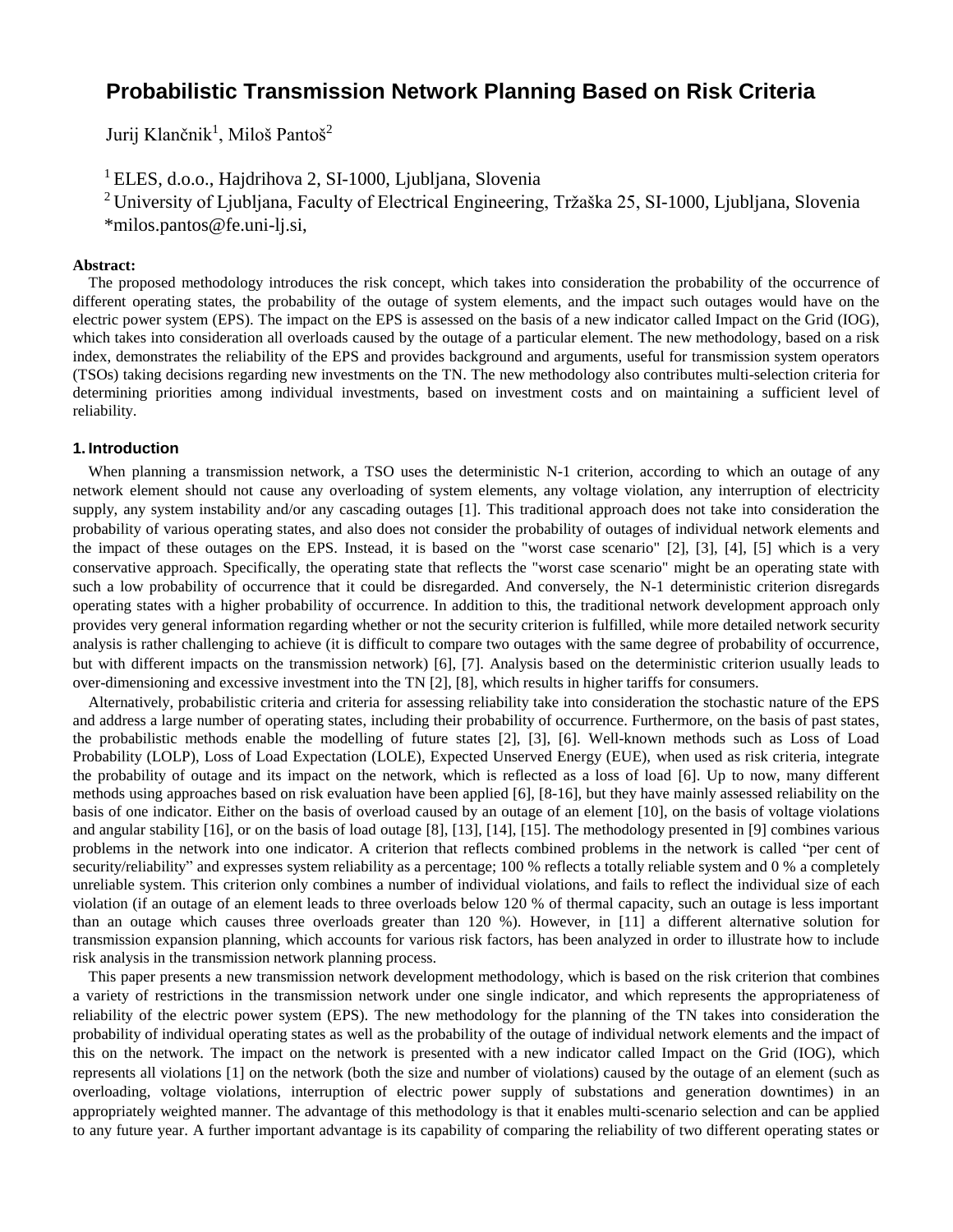network configurations in a relatively simple way. At the same time, it will be a great help to TSOs prioritizing investments into the TN, as it will enable the optimization of investment costs in new TN elements while maintaining a sufficient level of reliability.

The new methodology has been applied and tested on the Slovenian EPS. Specifically, analyses have been carried out on the 110 kV network of the Primorska region, and the results presented here. Comparisons with the traditional N-1 deterministic method have also been calculated, and the results compared, both technically and financially, with the approved ten-year development plan of the Republic of Slovenia [\[17\].](#page-11-8)

The remainder of the paper consists of Chapter 2, which presents the methodology and algorithm of the calculations and a description of the operation; Chapter 3, which presents the test model of a part of Slovenia's 110 kV network, a presentation of the results of the calculations, and a comparative analysis; and Chapter 4, which provides conclusions and findings, and the main contributions of this paper.

# **2. Stochastic formulation and algorithm**

In the context of electric system reliability, risk is the likelihood that an operating event will reduce the reliability of the EPS to the point that the consequences are unacceptable [\[7\].](#page-11-0) A TSO cannot prevent all events from happening but it plans and operates the EPS in such a way that, if and when such events occur, their effects are manageable and consequences acceptable [\[7\].](#page-11-0)

In Figure 1, the risk concept is presented. The green area represents a low probability of occurrence with acceptable consequences to the EPS. In this area, outages of elements impacting the grid do not represent a major threat to the reliable operation of the EPS, and can be managed in real time operation. Therefore, the risk of such outages is acceptable and additional investment into grid reinforcement aimed at minimising it is not necessary. The yellow area represents a medium level of risk. In this area, outages are divided between outages with high probability and low impact on the grid (which can lead to minor operating problems, but can be controlled in real time operation and will, in most cases, not impact the reliability of the EPS), and outages with low probability and high impact which can lead to unacceptable consequences, such as blackouts. As it is economically impossible to construct an electric system robust enough to be unaffected by extremely unlikely and extremely severe events [\[7\],](#page-11-0) TSOs accept some risk of those kinds of outages. For these outages (yellow area top left corner) TSOs prepare detailed analyses and concrete defence plans in order to minimize the consequences to the EPS as far as possible. New investments in this area are questionable, as they can lead to over dimension of the TN and, as such, are not economically justified. The red area represents a high level of risk. Outages in this area can seriously threaten the reliability of the EPS, so measures and new investments into the EPS are of high priority. According to the basic principles of asset management, the goal in the decision process is to either eliminate likely events with unacceptable consequences (in the red field on Figure 1), or else reduce their impact and/or probability to a sufficient degree that they are shifted out of the red field. For all outages of elements, which have impact on the grid, in the red area we have to plan new investments in the grid.



*Fig.1: Risk concep[t \[7\]](#page-11-0)*

To assess the risk-based reliability of the EPS, the probability of the occurrence of an operating state and the consequence on the EPS resulting from such an operating state [\[7\],](#page-11-0) [\[13\]](#page-11-4) should be analyzed. The potential risk (PR) to the EPS, on the basis of which we will assess reliability, can be written as:

$$
PR_i(OS_i) = P(OS_i) \cdot IOG_i(OS_i),
$$
\n<sup>(1)</sup>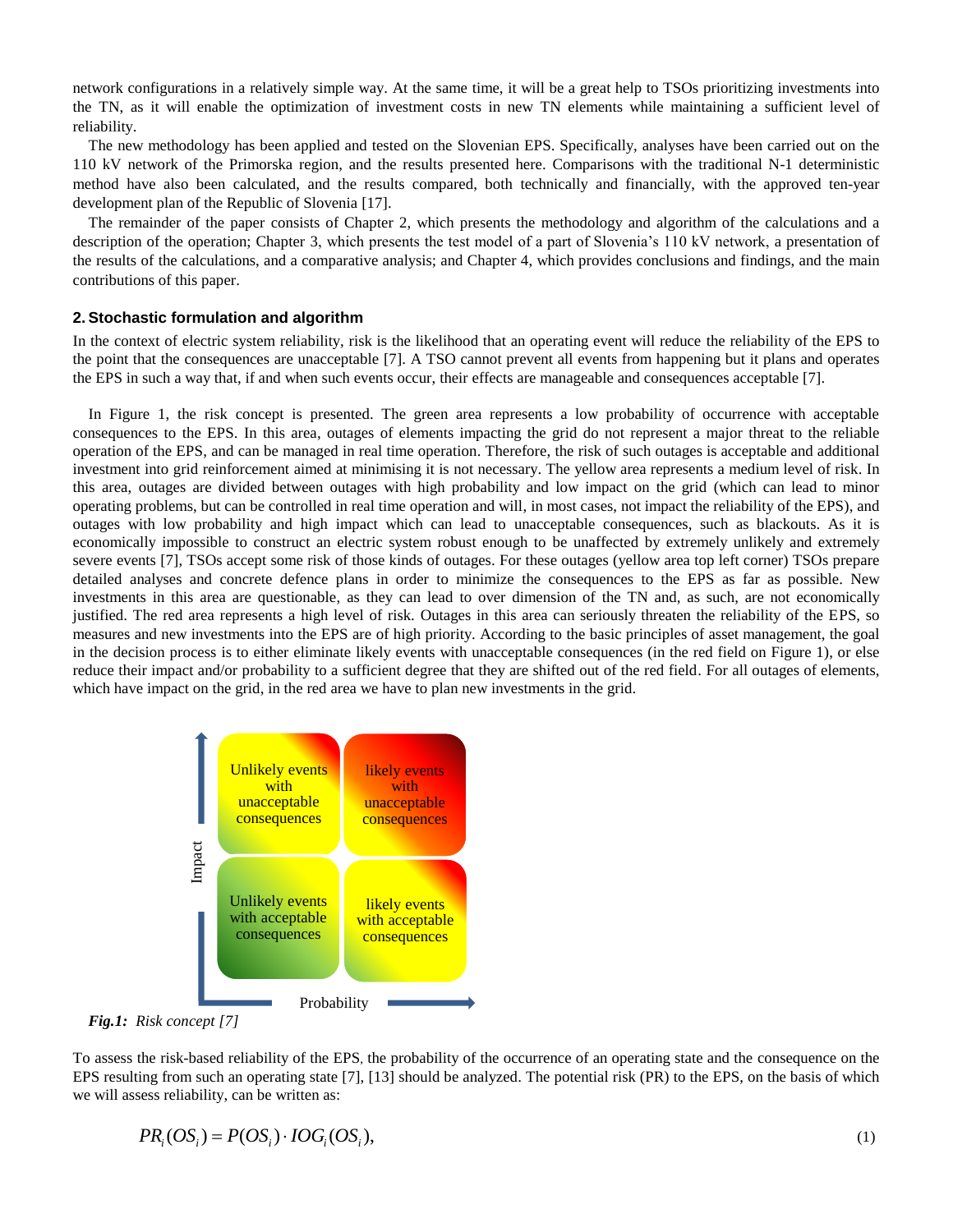| where:        |                                                                            |
|---------------|----------------------------------------------------------------------------|
| OS:           | is the operating state i.                                                  |
| $PR_iOS_i)$ : | is the potential risk of operating state i.                                |
| $P(OS_i)$ :   | is the probability of the occurrence of operating state i.                 |
|               | $IOG_i(OS_i)$ : is the impact on the grid resulting from operating state i |

The probability of an operating state is defined as the product of the probability of the system state, which refers to load [\[8\],](#page-11-1) generation probability and outage probability [\[18\],](#page-11-9) [\[19\]](#page-11-10) of an individual element:

$$
P\left(OS_i\right) = P_k(O) \cdot P(g_i) \cdot P(b_i),\tag{2}
$$

where:

| $P_k(O)$ | is the probability of outage of a system element   |
|----------|----------------------------------------------------|
| $P(b_i)$ | is the probability of occurrence of system load is |
| $P(g_i)$ | is the probability of occurrence of generation i   |

In order to determine the probability of a future operating state (load and generation), on the basis of statistical processing and load forecasts, we initially carried out a probability histogram of future system loads, which was divided into individual load intervals, with a generation histogram carried out for each load interval. The probability of the outage of an individual system element has been determined by historical observation of the outages of generators, power lines (single, double), transformers and substations, and was calculated as follows [\[18\],](#page-11-9) [\[19\]:](#page-11-10)

$$
P_k(0) = \frac{h_k t_k}{8760},\tag{3}
$$

where:

 $P_k(O)$  is the probability of an outage of a system element k *h<sup>k</sup>* is system element k outage frequency in occurrences per year *t<sup>k</sup>* is system element k outage duration in hours *k* different system elements

In order to incorporate all problems caused by an individual outage into a single indicator, an equation (6) can be used to calculate the impact on the grid (IOG). The basis for writing the IOG function was the exponential distribution function [\[19\],](#page-11-10) one of the most important distribution functions used for reliability calculations, with which the probability density and its cumulative distribution function can be written as:

$$
f(x) = \begin{cases} \lambda e^{-\lambda x}, & x \ge 0 \\ 0, & x < 0, \end{cases}
$$
(4)  

$$
F(x) = \begin{cases} 1 - e^{-\lambda x}, & x \ge 0 \\ 0, & x < 0, \end{cases}
$$
(5)

Where;

 $\lambda$  > 0 is the parameter of the distribution, x random variable x

Figure 2 shows the exponential distribution function for both the probability density function (Subfigure a) and cumulative distribution function (Subfigure b).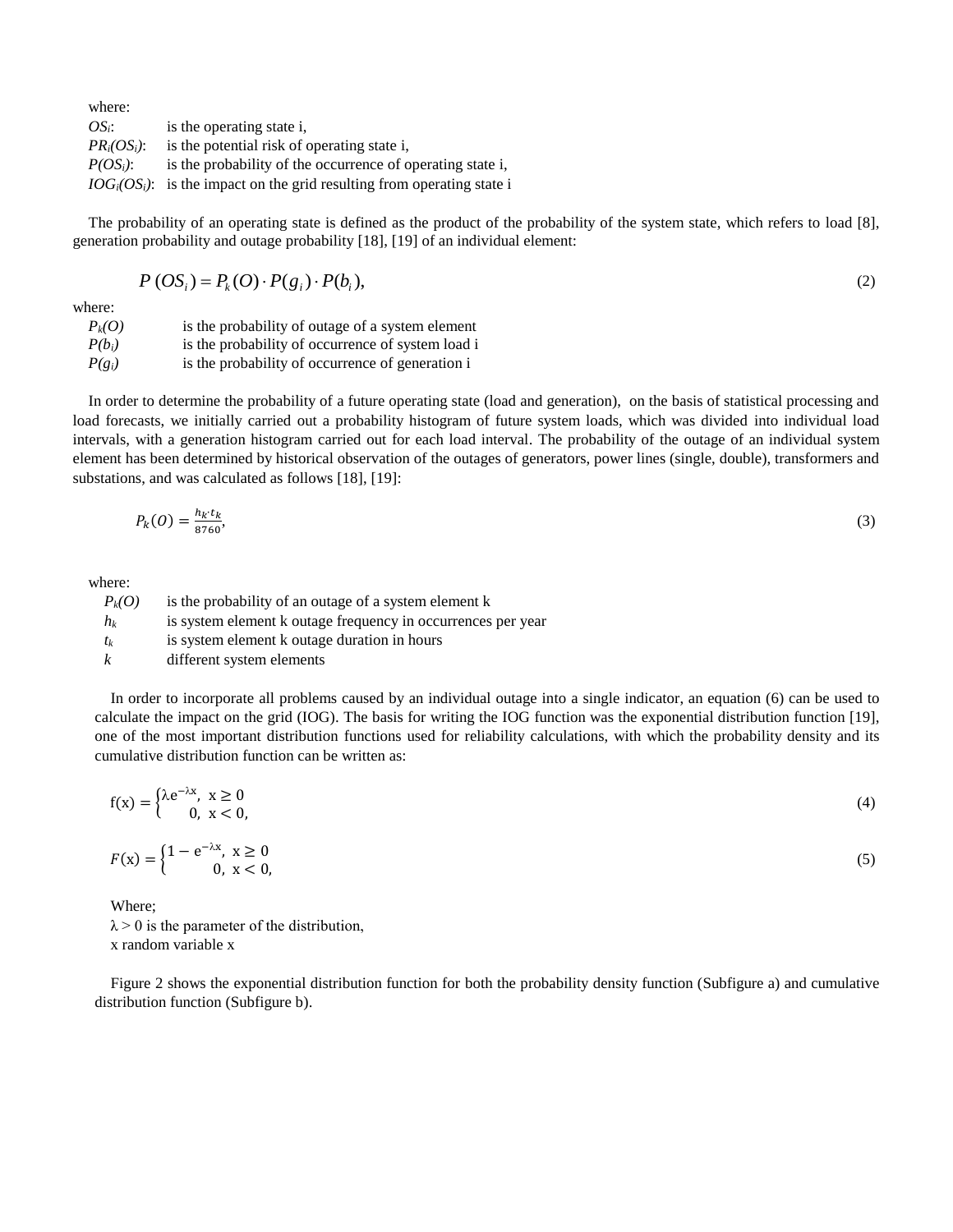

*Fig.2: Exponential distribution function a Probability density function* ( $\lambda = 2$ ) *b* Cumulative distribution function ( $\lambda = 2$ )

The cumulative distribution function has been used to write IOG as follows:

$$
IOG_i = 1 - e^{-2\cdot(\alpha \cdot PE_i + \beta \cdot UN_i + \gamma \cdot Pbg_i)}
$$
\n
$$
(6)
$$

Where:

$$
PE_i = \sum_{j=1}^{n} \left( \frac{PE_{\text{overloadi}, j}}{PE_{\text{max}}} - 1 \right)
$$
 (7)

$$
UN_i = \sum_{k=1}^{m} \left( \frac{U_{\text{limitmaxi,k}}}{U_{\text{nominalmax}}} - 1 \right) + \sum_{k=1}^{m} \left( 1 - \frac{U_{\text{limitmini,k}}}{U_{\text{nominalmin}}} \right)
$$
\n
$$
Phg_i = \sum_{k=1}^{o} \left( \frac{P_{bi,i}}{P}\right) + \sum_{k=1}^{o} \left( \frac{P_{gi,i}}{P}\right)
$$
\n(9)

$$
Pb_{g_i} = \sum_{l=1}^{o} \left( \frac{P_{bi,l}}{P_{bk}} \right) + \sum_{l=1}^{o} \left( \frac{P_{gi,l}}{P_{gmax}} \right)
$$
(9)

| $IOG_i$                 | is the impact on the grid in operating state i                            |
|-------------------------|---------------------------------------------------------------------------|
| $PE_i$                  | is the impact on the element in operating state i                         |
| $PE_{overload, i}$      | is the overloaded element in operating state i [%]                        |
| $PE_{max}$              | is the maximum permitted load on the element [%]                          |
| $UN_i$                  | is the impact on the node voltage in operating state i                    |
| $U_{limitmax,i}$        | is the voltage in operating state i, beyond the upper permitted limit [%] |
| $U_{nominalmax}$        | is the maximum permitted voltage [%]                                      |
| $U_{limitmin,i}$        | is the voltage in operating state i, beyond the lower permitted limit [%] |
| $U_{nominalmin}$        | is the minimum permitted voltage [%]                                      |
| $Pb_{i}$                | is the impact on loss of load and loss of generation in operating state i |
| $P_{bi}$                | is the loss of load in operating state $i$ [%]                            |
| $P_{bk}$                | is the peak active load in the observed year [%]                          |
| $P_{gi}$                | is an outage of generation in operating state i [%]                       |
| $P_{\text{gmax}}$       | is the maximum generation $[%]$                                           |
| n                       | is the number of overloaded elements in operating state i                 |
| m                       | is the number of node voltage violations in operating state i             |
| $\boldsymbol{o}$        | is the number of load and generation loss in operating state i            |
| $\alpha, \beta, \gamma$ | are coefficients                                                          |

Security parameters, defined as PE<sub>i</sub>, UN<sub>i</sub> and Pbg<sub>i</sub> represent the impact of different components and have a major impact on the exponential distribution function used in the IOG. This means that the higher the impacts of different components in the system are, the closer the results of IOG are to 1. As such, the value 1 represents the maximum impact on the grid, and the value 0 represents the minimum impact on the grid. The influence of components on the IOG are plainly shown in Figure 2, Subfigure b,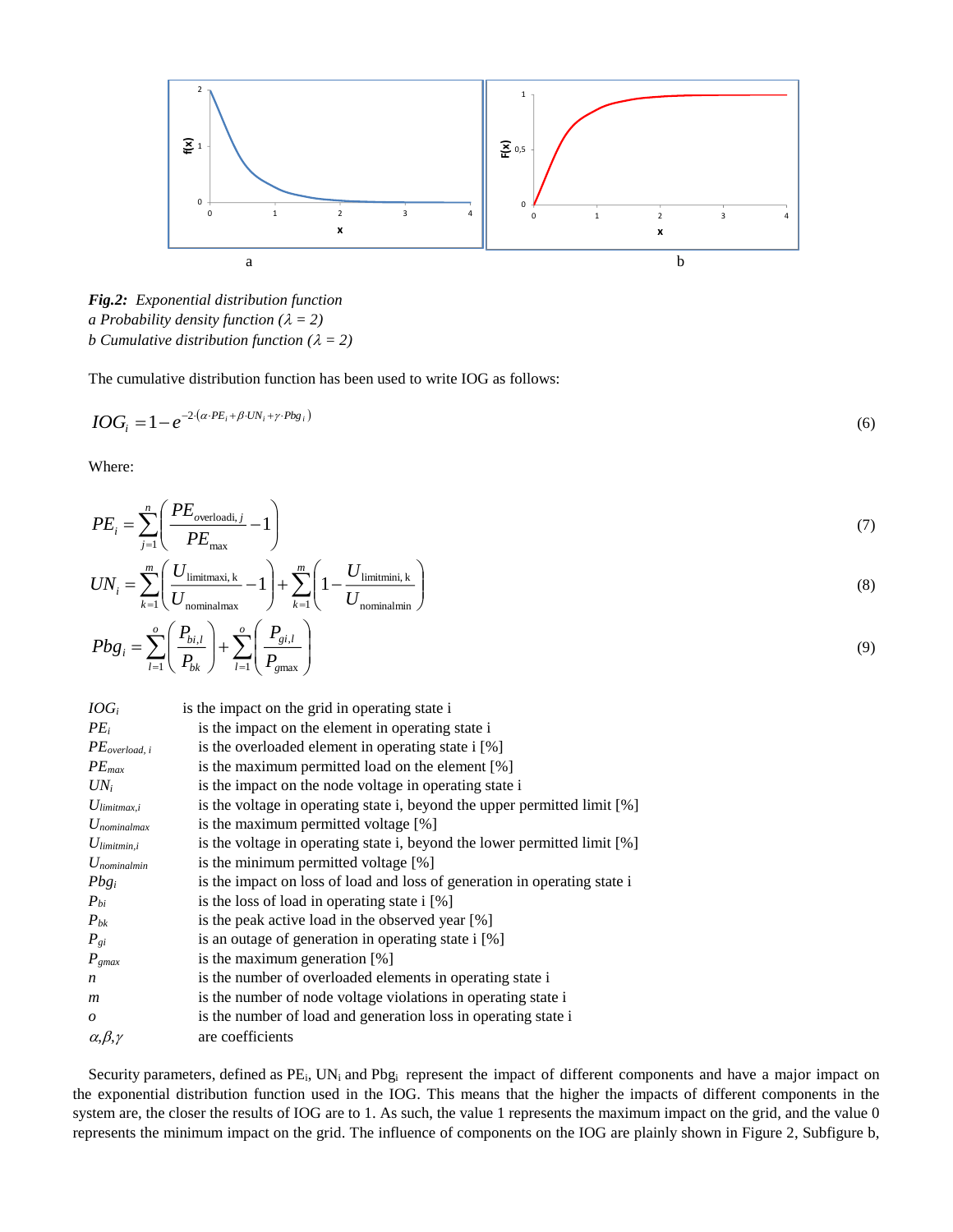where the random variable x represents the sum of the security parameters  $PE_i$ ,  $UN_i$  and  $Pbg_i$ .

The distribution parameter  $\lambda$  was set based on an experiment using test simulations carried out on the RBTS (Roy Billinton Test System). We followed the principles from the transmission system standards [\[1\],](#page-10-0)[\[7\]](#page-11-0)[,\[18\],](#page-11-9) where different security limits for low and high probability elements, as well as the cascade event probability, are considered. If the overloading of an element is below 120 % the probability of tripping and cascading is lower than if the overloading of an element is above 120 %. The parameter  $\lambda$  was selected based on the experiment and the test calculations:  $\lambda = 2$ .

By setting one or more of the coefficients  $\alpha$ ,  $\beta$  and  $\gamma$  in equation (6) to 0, we can exclude selected security parameters (PE<sub>i</sub>,  $UN_i$  and Pbg<sub>i</sub>) from the calculation. Normally all security parameters are included in calculations, so all coefficients were set to 1. As such, the equation represents the impact on the grid in a manner which accounts for element overloads, voltage violations, loss of load, and loss of generation, as well as the number of individual overloads resulting from element outage. If we present the results of calculations solely on the basis of IOG, we already obtain an overview of individual outages which can be compared to each other very easily. Therefore we can identify which outages are less important from the operating point of view and which outages are extremely important and require follow-up actions.

Impact on the grid (IOG) (for  $\alpha = 1$ ,  $\beta = 0$ ,  $\gamma = 0$ ) is calculated when the thermal load of an element is exceeded, as the ratio of overload on the element and its thermal load. If the results of IOG are compared to traditional N-1 criterion all values higher than 0 mean that the N-1 criterion is not fulfilled. Additionally, as presented in Figure 3, all overloads are included in the calculations.



base case, n-1 case, n-1-1 case

#### *Fig.3: example*

As shown in Figure 3, example a) the outage of the line (red arrow) causes overloads on two lines ( $PE = 0.1$ ), while the outage in example b) causes overloads on three lines ( $PE = 0.08$ ). In example c) n-1 of the line causes activation of line protection and additional line tripped out (grey arrow), causing overloads on the remaining two lines (PE=0.72). From Figure 3 we can see that in all cases N-1 criteria is not fulfilled, but the outage in example a) is more important than the outage in example b). The outage in example c) causes cascade tripping and loss of substation, and is therefore the most important.

Where IOG occurs in the area of likely events with unacceptable consequences, it is required to either eliminate likely events with unacceptable consequences (in the red field on Figure 1), or else reduce their impact and/or probability to a sufficient degree that they are shifted out of the red field. For all outages of elements, which have impact on the grid, in the red area we have to plan new investments in the grid. We can define the area covered in the decision making process using level of operating risk (SOT). The level of operating risk (SOT) can be set either to cover likely events with unacceptable consequences (red field on Figure 1); to cover likely events with unacceptable consequences, unlikely events with unacceptable consequences and likely events with acceptable consequences (red and yellow field on Figure 1); or to cover all events in the EPS, including unlikely events with acceptable consequences (this represents the traditional N-1 criterion). According to the asset management principle the main goal is to cover all likely events with unacceptable consequences (red field in Figure 1). Therefore the level of operational risk was set as a linear function:

$$
SOT = -10 \cdot P(OS_i) + 1.2 \tag{10}
$$

Based on PR and IOG calculations, additional criteria have been introduced; the sum of all potential risks (SPR) and the sum of all violations where IOG exceeds the level of operating risk (NPR). The first represents the sum of all PR<sup>i</sup> and is expressed as one percentage value, and the other represents the sum of all violations exceeding the level of operating risk in the observed period:

$$
SPR = \sum_{i=1}^{s} PR_i (OS_i), \tag{11}
$$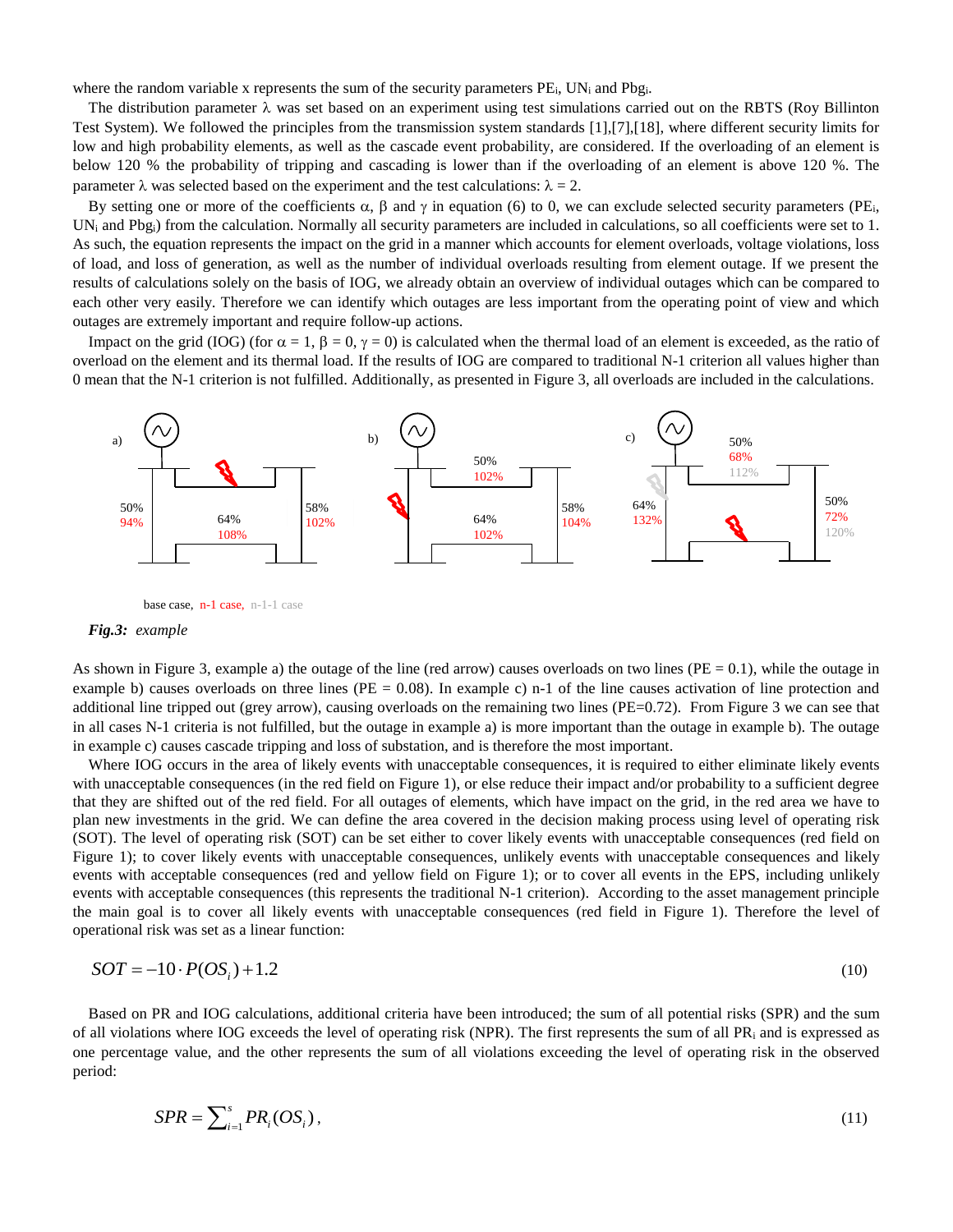where:

*SPR* is the sum of all potential risks *s* is the number of all analyzed operating states  $PR_i(OS_i)$  is the potential risk in operating state i

$$
NPR = \sum_{i=1}^{s} (y_i), \qquad (12)
$$

where:

*NPR* is the sum of IOG where the level of operating risk is exceeded *s* is the number of all analyzed operating states

$$
y_i = \begin{cases} 1, & |IOG_i \geq SOT \\ 0, & |IOG_i < SOT \end{cases}
$$

The calculation of new investments is carried out using the following steps (Figure 4). Step one refers to the selection of the future year and preparing the operating state using the Monte Carlo (MC) method [\[19\],](#page-11-10) [\[20\].](#page-11-11) This is followed by a Power Flow (PF) calculation based on the Newton-Raphson algorithm. We then carry out an N-1 power flow analysis for all defined outages. In this respect the N-1 analysis is carried out for all elements in the system, N-2 analysis is carried out for all double-circuit elements and for all randomly selected elements in the system. If overloading occurs which could lead to cascade tripping, protection activation or automatic tripping device (ATD) activation, then the calculation is repeated without the faulty elements. After power flow calculations and both N-1 and N-1-1 security analyses are carried out, the outage assessments are complete. If element overload, voltage violation, loss of consumption or loss of generation occurs in the grid, PR is duly calculated.

The results obtained take into account the probability of the occurrence of an individual operational state, and an outage probability, along with a measure of its impact on the grid. Possible impact measures include the extent and number of overloads to individual grid elements, voltage violations and loss of supply of an individual load or loss of generation units. In the calculation process, cascade tripping is also considered in N-1-1 analysis. Every operating state where the IOG exceeds the level of operating risk (IOG > SOT) requires new investment. Transmission system planners working according to various societal, environmental, technical and economic assessments define different alternatives, which are then verified using the proposed methodology, and the best one is used in the transmission network development plan. In this way, an expert can make a comprehensive analysis of the state of the grid, and include required investments in development plans, as well as defining the degree of priority among existing individual investments.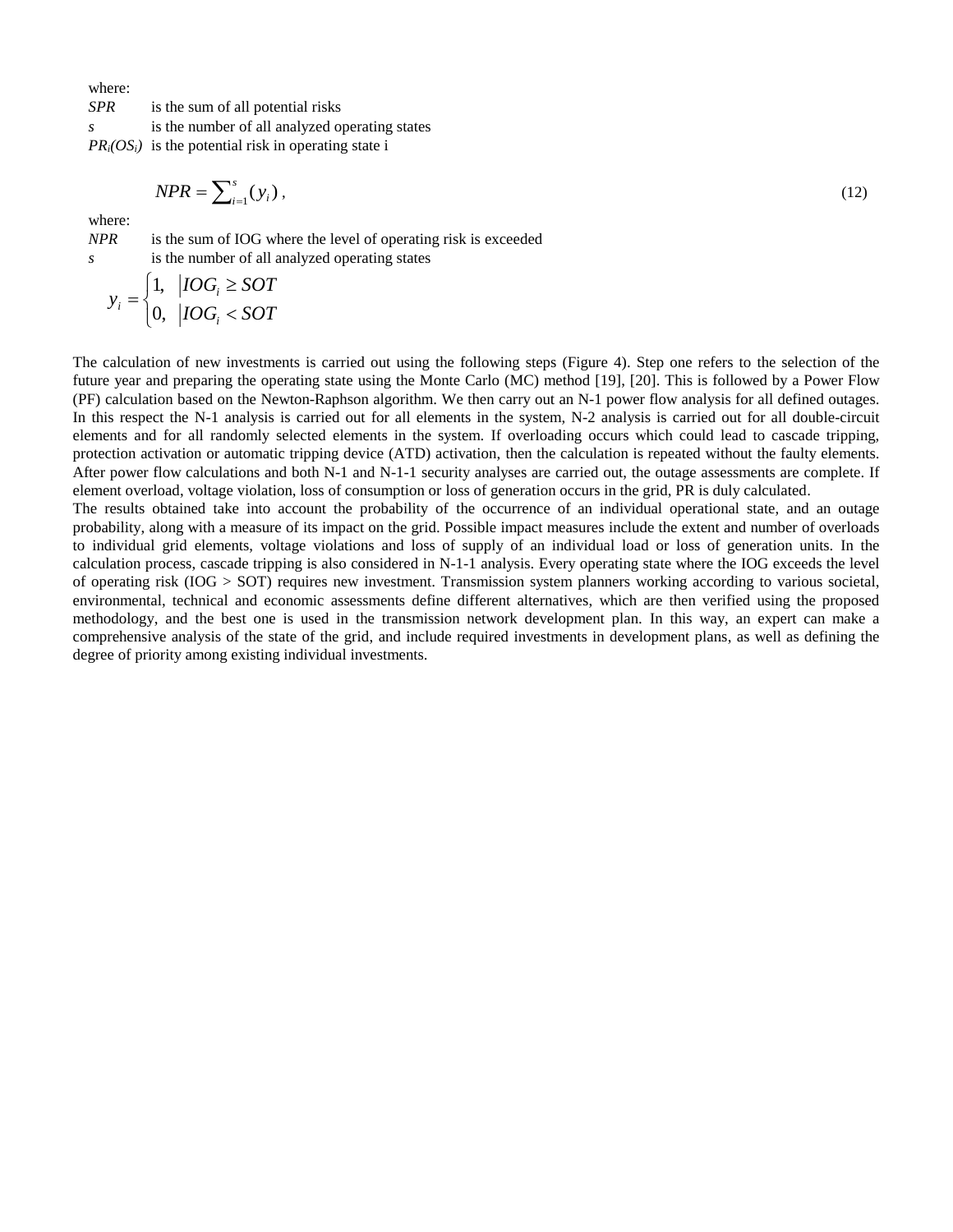

*Fig.4: System Development Flowchart*

# **3. Case Study**

As a test model for examining the efficiency of the algorithm, we used a part of the Slovenia's 110 kV grid, which is a reflection of the real state and is presented in Figure 5. The model operates on the 110 kV network and has one feeding point in the main 110/220/400 kV substation at Divača, through one 400/110 kV and two 220/110 kV transformers. The model has 26 substations on 110 kV, 5 of them in the planning phase. The peak load is 283 MW. Load forecast until 2020 is based on an average 1.5 % growth of power and energy consumption per year. The installed production of the model is 314 MW, divided into 5 hydro generation units (Doblar = 70 MW, Plave1 = 15 MW, Plave2 = 17 MW, Solkan = 32 MW, Avce = 180 MW), the largest of which enables both turbine and pumping regime. Higher consumption and a new production unit (HE Učja) demand construction of new substations (Učja, Žaga, Kobarid, Izola) and grid extensions of the EPS. These connections are vital, otherwise new substations cannot be connected to the EPS and will not be the subject of evaluation. In accordance with the TN development plan [\[17\],](#page-11-8) it is required to complete the elements detailed below (indicated by dotted lines in Figure 5) by 2020. On the basis of a deterministic approach, these elements represent a technically and economically optimal selection of elements in the TN. However, in this case study they will be reviewed and evaluated with the new algorithm:

- 1. 2x110 kV Sežana-Vrtojba transmission line (0.88 MEUR)
- 2. 400/110 kV Divača TR (4.63 MEUR)
- 3. 400/110 kV Avče substation (15 MEUR)
- 4. Upgrade of 110 kV Pivka–Ilirska Bistrica transmission line to 2 x 110 kV (2.5 MEUR)
- 5. Upgrade of 110 kV Divača–Koper transmission line to 2 x 110 kV (7.5 MEUR)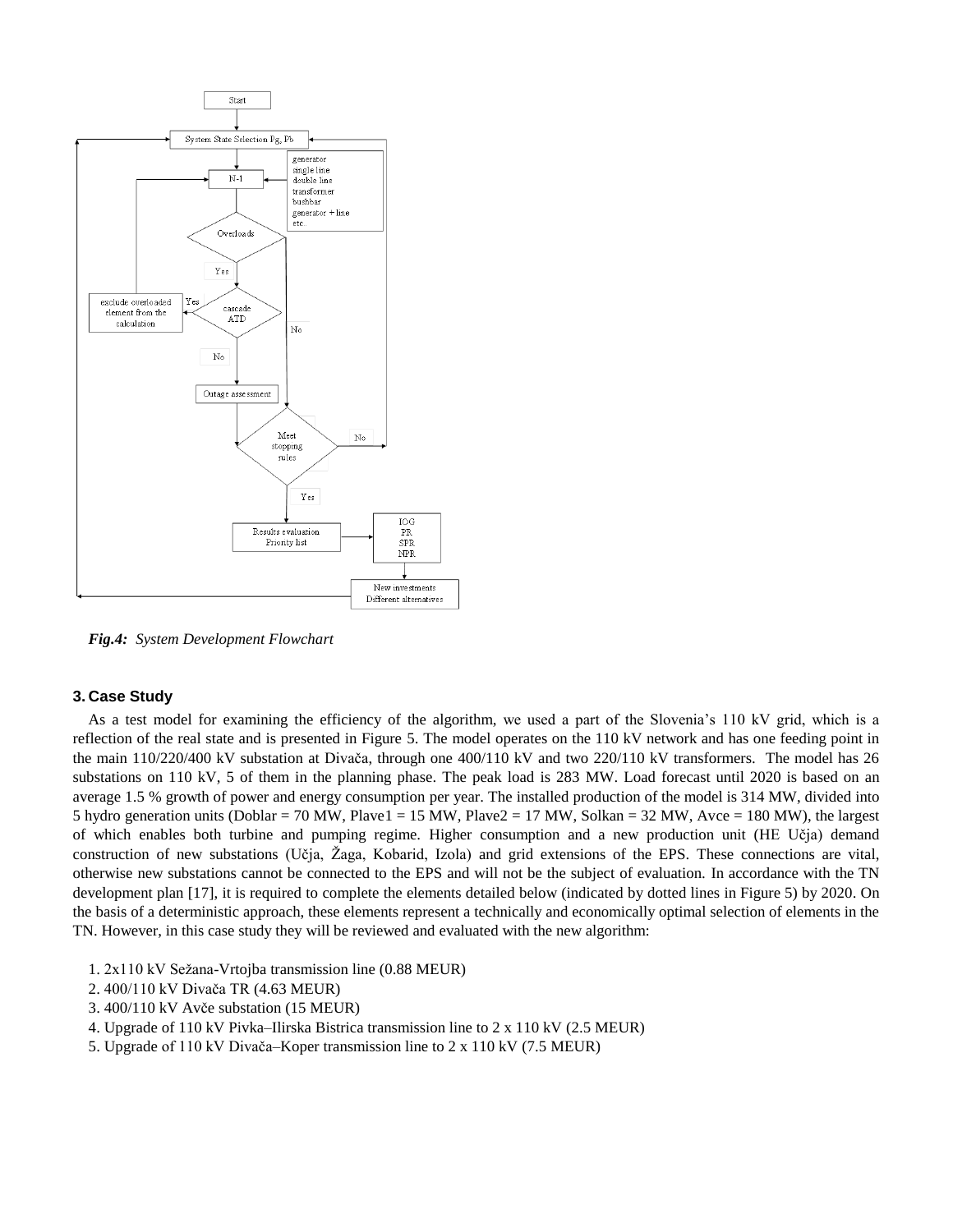

*Fig. 25. Model of grid and required development candidates by 2020 [\[17\]](#page-11-8)*

Figure 6 shows the risks chart, which indicates the dependence of the impact on the grid IOG, caused by an individual element outage in relation to the probability of occurrence of operating states. As can be seen from Figure 6, the most critical outage is that of the 110 kV N-G-AJD line, where a high number of analyzed operating states appears in the red field. This field represents an area of high probability of the occurrence of the operating state combined with a non-acceptable impact on the grid [\[7\],](#page-11-0) so all violations appearing in this field must be eliminated as soon as possible.

As can be seen from Figure 6, the level of operating risk (SOT) is exceeded only in the event of an outage of the 110 kV Nova Gorica–Ajdovščina line, which indicates the need for new investment. All other operational risks, which are below the acceptable level of operational risk (SOT), are managed in real time operation.



*Fig.6. Impacts on the grid (IOG)*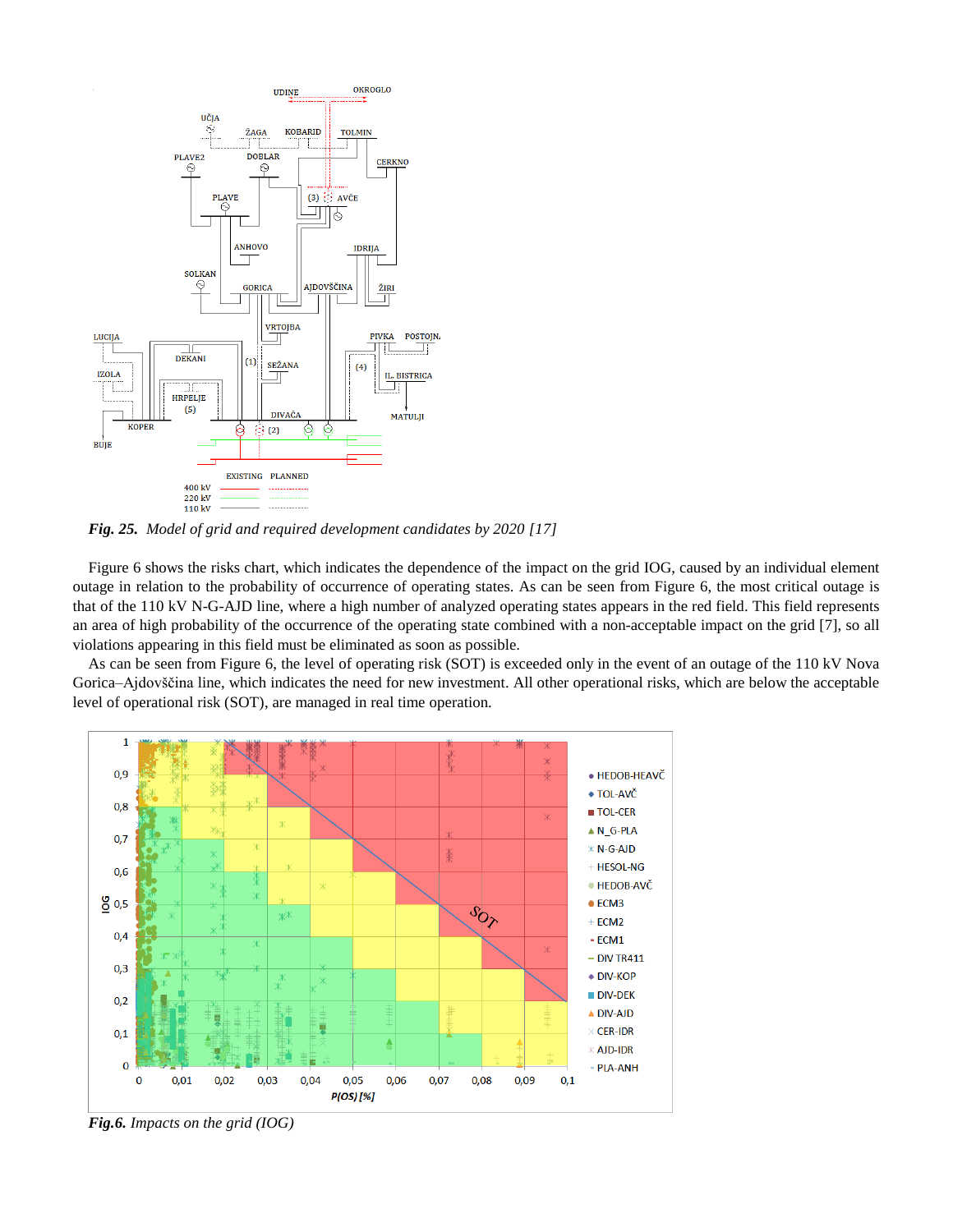The results of calculations for each individual outage causing overload or problems in the grid, are displayed in more detail in Table 1.

| <b>OUTAGE</b>      | No. of         | <b>SPR</b>         | <b>NPR</b> |
|--------------------|----------------|--------------------|------------|
|                    | violations [%] | $\lceil \% \rceil$ |            |
| <b>AJD-IDR</b>     | 1.29           | 0.00               | $\Omega$   |
| <b>CER-IDR</b>     | 1.86           | 0.01               | 0          |
| DIV-AJD1           | 1.43           | 0.02               | 0          |
| <b>DIV-DEK</b>     | 15.14          | 0.06               | $\Omega$   |
| DIV-KOP1           | 15.14          | 0.06               | $\Omega$   |
| <b>DIV-TR411</b>   | 0.71           | 0.00               | $\Omega$   |
| ECM 1              | 99.71          | 1.17               | $\Omega$   |
| ECM <sub>2</sub>   | 15.14          | 0.01               | $\Omega$   |
| ECM <sub>3</sub>   | 40.00          | 0.11               | 0          |
| <b>HEDOB-HEAVC</b> | 2.14           | 0.01               | $\theta$   |
| <b>HESOL-N G</b>   | 100.00         | 1.40               | $\Omega$   |
| N G-AJD            | 65.00          | 6.16               | 91         |
| N G-HEPLA          | 2.29           | 0.01               | $\Omega$   |
| <b>TOL-CER</b>     | 3.71           | 0.02               | $\theta$   |
| TOL-HEAVC          | 2.86           | 0.01               | 0          |
| PLA-ANH            | 100.00         | 0.13               | $\Omega$   |

**Table 1** results of calculations without investments

As can be seen from a more detailed analysis of the results of the calculations (see Table 1 above), outages of the 2 x 110 kV Divača–Ajdovščina (ECM 1), 110 kV Plave HPP–Anhovo and 110 kV Solkan–Nova Gorica lines result in violations in almost all discussed operating states, and outages of the 110 kV Nova Gorica–Ajdovščina and 2 x 110 kV Nova Gorica-Avče (ECM 3) lines cause violations in 65 % and 40 % of them respectively. Upon examining SPR, which represents the sum of all potential risks of individual operating states, it is clear that the most problematic outage is the outage of the 110 kV Nova Gorica– Ajdovščina line, which represents SPR of 6.16 %. From the point of view of SPR, outages of the 110 kV HESOL-N\_G and ECM1 lines also stand out. Upon examining the results that exceed the SOT, in accordance with the NPR criterion (which expresses the sum of all violations), it is clear that the SOT is exceeded only in the outage of the 110 kV N\_G-AJD line, so in order to remedy system violations by 2020 it is urgently necessary to eliminate the problems caused by the mentioned outage. In accordance with [\[17\],](#page-11-8) the proposed solution for remediation of the problems mentioned above is investment in the 2 x 110 kV Sežana-Vrtojba. The proposed developmental solution was also examined in accordance with the new indicators of grid reliability, and the results of that examination are displayed in Figure 7.



## *Fig. 3. Impact on the grid (IOG)*

a Results of calculations (IOG) with new investment the 2 x 110 kV Vrtojba – Sežana line included in the grid b Results of calculations (IOG) with all investments *[\[17\]](#page-11-8)* included in the grid

As can be seen from Figure 7, Subfigure a, with the completion of investment into the 2 x 110 kV Vrtojba–Sežana line, we have duly eliminated all outages of elements causing bigger impacts on the grid (as shown in the red field in Figure 6). With the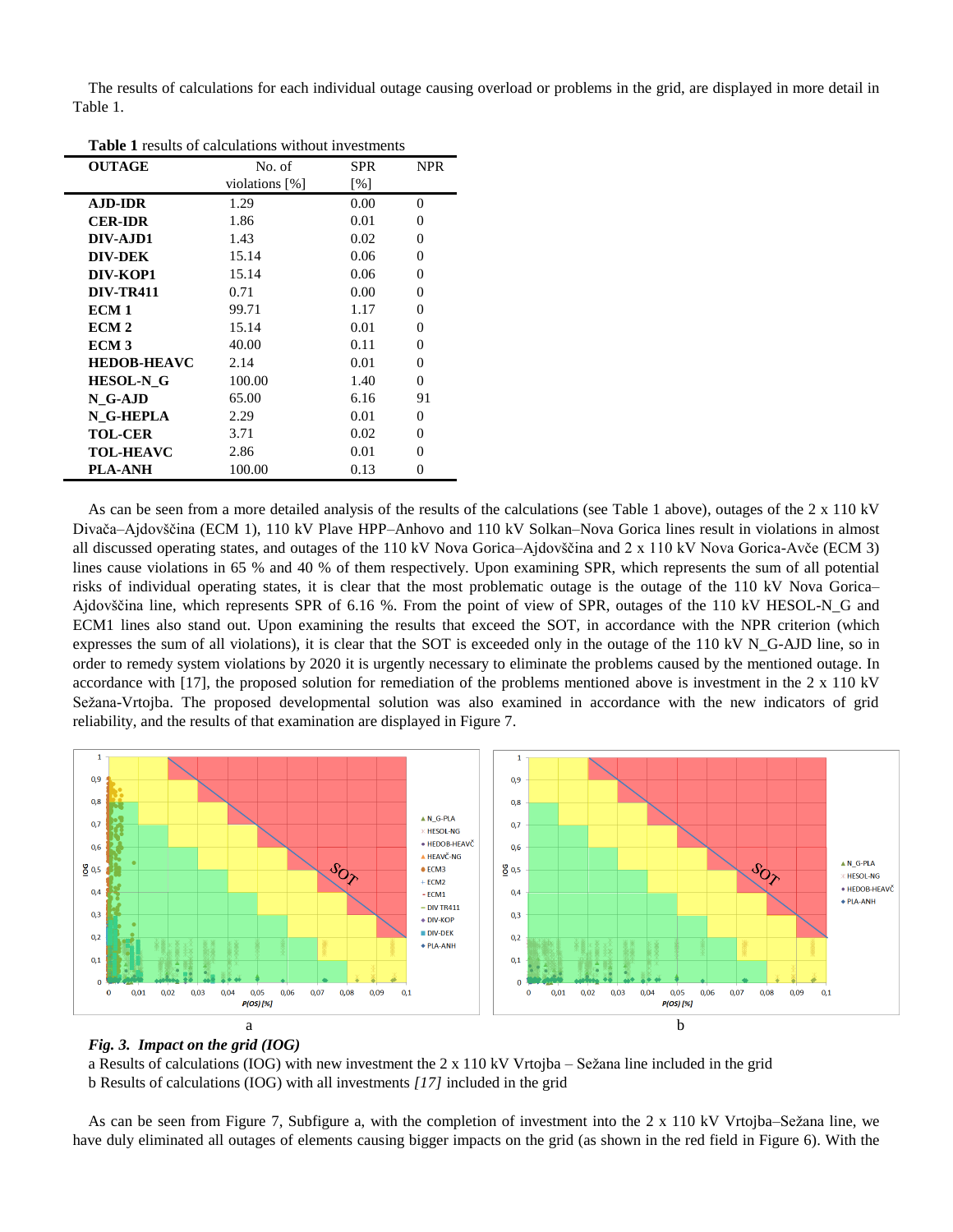completion of all investments according to [\[17\],](#page-11-8) shown in Subfigure b, the results are even better, as there are no element outages in the area of low probability and high impact on the grid (upper left yellow field).

Detailed results of the calculations for each individual outage causing overload or problems in the new configuration of the grid (including both the investment in the 2 x 110 kV Vrtojba–Sežana transmission line, and all other investments in accordance with [\[17\]\)](#page-11-8), are displayed in Table 2.

| Table 2 results of calculations accounting for the 2 x 110 kV Vrtojba–Sežana line, and all other investments in accordance |  |
|----------------------------------------------------------------------------------------------------------------------------|--|
| with $[17]$                                                                                                                |  |

| <b>OUTAGE</b>      | No. of         | <b>SPR</b>         | <b>NPR</b> | No. of         | <b>SPR</b> | <b>NPR</b> |
|--------------------|----------------|--------------------|------------|----------------|------------|------------|
|                    | violations [%] | $\lceil \% \rceil$ |            | violations [%] | [%]        |            |
| <b>AJD-IDR</b>     | 0.00           | 0.00               | $\Omega$   | 0.00           | 0.00       | $\Omega$   |
| <b>CER-IDR</b>     | 0.00           | 0.00               | $\Omega$   | 0.00           | 0.00       | $\Omega$   |
| DIV-AJD1           | 0.00           | 0.00               | $\theta$   | 0.00           | 0.00       | $\Omega$   |
| <b>DIV-DEK</b>     | 15.14          | 0.05               | $\theta$   | 0.00           | 0.00       | $\Omega$   |
| DIV-KOP1           | 15.14          | 0.05               | $\theta$   | 0.00           | 0.00       | $\Omega$   |
| <b>DIV-TR411</b>   | 0.57           | 0.00               | $\theta$   | 0.00           | 0.00       | $\Omega$   |
| ECM <sub>1</sub>   | 1.86           | 0.00               | $\theta$   | 0.00           | 0.00       | $\Omega$   |
| ECM <sub>2</sub>   | 15.14          | 0.00               | $\theta$   | 0.00           | 0.00       | $\Omega$   |
| ECM <sub>3</sub>   | 37.00          | 0.24               | $\theta$   | 0.00           | 0.00       | $\Omega$   |
| <b>HEDOB-HEAVC</b> | 1.71           | 0.01               | $\theta$   | 1.71           | 0.01       | $\Omega$   |
| <b>HESOL-N G</b>   | 100.00         | 1.40               | $\theta$   | 100.00         | 1.40       | $\Omega$   |
| N G-AJD            | 0.00           | 0.00               | $\theta$   | 0.00           | 0.00       | $\Omega$   |
| N G-HEPLA          | 3.43           | 0.01               | $\theta$   | 3.43           | 0.01       | $\Omega$   |
| <b>TOL-CER</b>     | 0.00           | 0.00               | $\theta$   | 0.00           | 0.00       | $\Omega$   |
| <b>TOL-HEAVC</b>   | 0.00           | 0.00               | $\Omega$   | 0.00           | 0.00       | $\Omega$   |
| <b>PLA-ANH</b>     | 100.00         | 0.13               | 0          | 100.00         | 0.13       | $\Omega$   |

On the basis of a more detailed analysis and comparison of the results presented in tables 1 and 2 it is clear that, due to radial connection outages of the 110 kV Plave HPP–Anhovo and 110 kV Solkan–Nova Gorica lines still cause problems in all operating states. While problems caused by outage of the 2 x 110 kV Nova Gorica-Avče (ECM 3) line, decrease from 40% to 37 % with investment in the 2 x 110 kV Vrtojba–Sežana line, and totally disappear where all investments are included. As can be seen from the results, with new investment we managed to eliminate all problems caused by the outage of the key 110 kV Nova Gorica– Ajdovščina line.

After reviewing the results following the NPR criterion, it is clear that the level of operating risk has not been exceeded in any case, which means that with only the investment in the 2 x 110 kV Vrtojba–Sežana line we have already met all the criteria of safe and reliable operation. Therefore, according to the new criteria, it is only necessary to complete the aforementioned investment in the 2 x 110 kV Sežana-Vrtojba transmission line.

As can be seen from Table 2 and Figure 9, the main effect on SPR is on the 2 x 110 kV Sežana-Vrtojba line, the SPR of which is reduced from 9.18% to 1.89%. Neither the new investment in the 400/110 TR at the Divača substation or the upgrade of the 110 kV Pivka Ilirska Bistrica line to a double transmission line have any effect on SPR. While the upgrade of the 110 kV Divača–Koper line to a double transmission line reduces SPR by 0.1 %. Investment in the 400/110 kV Avče substation reduces SPR by 0.24 %. The results regarding the 2 x 110 kV Vrtojba–Sežana transmission line (SPR= 1.89 %) and all investments in accordance with [\[17\]](#page-11-8) (SPR = 1.55 %) show that with the completion of all new investments, system reliability increases by 0.34 % SPR. To achieve higher reliability of the EPS (SPR down from 1.89 % to 1.55 %), the investment cost increases from 0.88 MEUR to 30.5 MEUR, and these additional, unnecessary costs will increase tariffs for customers.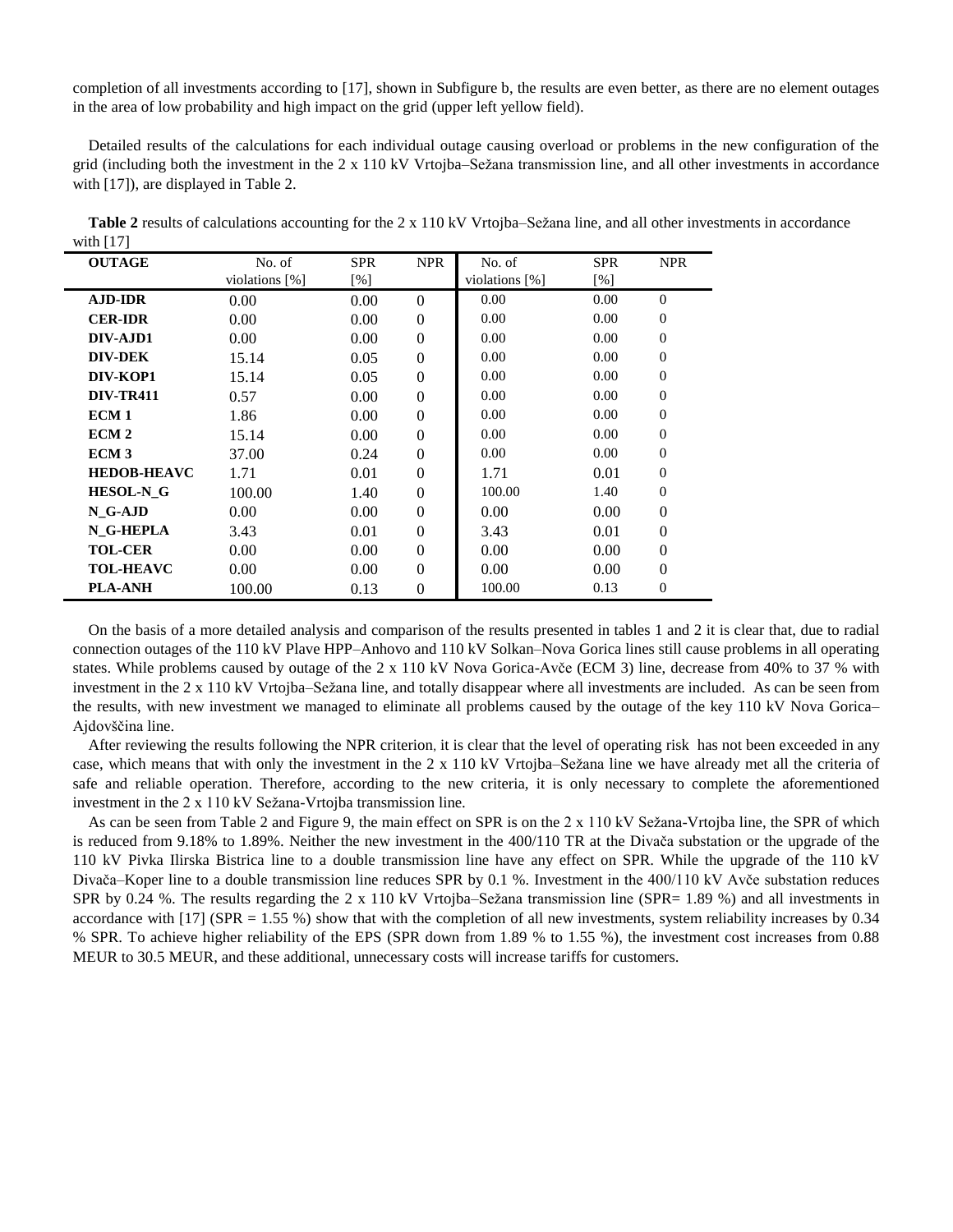

*Fig. 4. SPR dependence of investments cost* 

This new methodology is also reflected in the costs for the system operator, and consequently in consumer tariffs too. Using the new algorithm, the cost of investment for the system operator is smaller and in the future period amounts to only 2.8 % of the cost of the original development plan. On the basis of the new algorithm, which observes the probability of the occurrence of various operating states and includes a certain level of risk, we achieve sufficient reliability and a positive impact on the network charge for all network users (Figure 9).

## **4. Conclusions**

This paper introduces a grid planning procedure based on a new methodology in which the risk level is set in advance, and which accounts for the probability of the occurrence of an individual operating state, as well as for the probability of an outage of an individual element and the impact of that outage element on the system. Within the methodology we also developed a new indicator, called IOG, which combines all problems caused by an outage into a single indicator. This new methodology for planning the grid enables optimal investments in the transmission network, while retaining the appropriate level of reliability.

With this new approach, the system operator will invest in the transmission network only if an acceptable level of operating risk is exceeded, while all other potential risks will be accepted and managed in real time operation.

The methodology quantifies network security using IOG and PR, and can also provide a supplement to existing verified methods, serving as a tool for determining priorities among investments in the transmission network.

#### **5. References**

- <span id="page-10-0"></span>[1] UCTE OH Policy 3, 'Operational Security', [https://www.entsoe.eu/fileadmin/user\\_upload/\\_library/publications/entsoe/Operation\\_Handbook/Policy\\_3\\_final.pdf,](https://www.entsoe.eu/fileadmin/user_upload/_library/publications/entsoe/Operation_Handbook/Policy_3_final.pdf) March 2009, pp. 1-12
- <span id="page-10-1"></span>[2] Li, W., Choundhury, P.,: ˈProbabilistic planning of transmission systems: Why, How and Actual Exampleˈ IEEE Power and Energy Society General Meeting, August 2008, pp. 1-4
- <span id="page-10-2"></span>[3] Buygi, M., O., Shanechi, H., M., Balzer, G., Shahidehpour, M.,: ˈTransmission Planning Approaches in Restructured Power Systemsˈ IEEE, Power Tech Conference Proceedings, Bologna, Italy, June 2003, pp. 1-2
- <span id="page-10-3"></span>[4] Billinton, R., Mo, R.,: ˈDeterministic/probabilistic contingency evaluation in composite generation and transmission systemˈ IEEE Power Engineering Society General Meeting, Denver, Colorado, June 2004, pp 1-6
- <span id="page-10-4"></span>[5] Yunting, S., Hailei, H., Dongxia, Z., Jianbo, G.: ˈProbabilistic Security Evaluation of Bulk Power System Considering Cascading Outagesˈ IEEE Power System Technology, Internal Conference on Power System Technology, 1, October 2006, pp 1-2
- <span id="page-10-5"></span>[6] Setreus, J., Arnborg, S., Eriksson, R., Bertling, L.: ˈComponents´ Impact on Critical Transfer Section for Risk Based